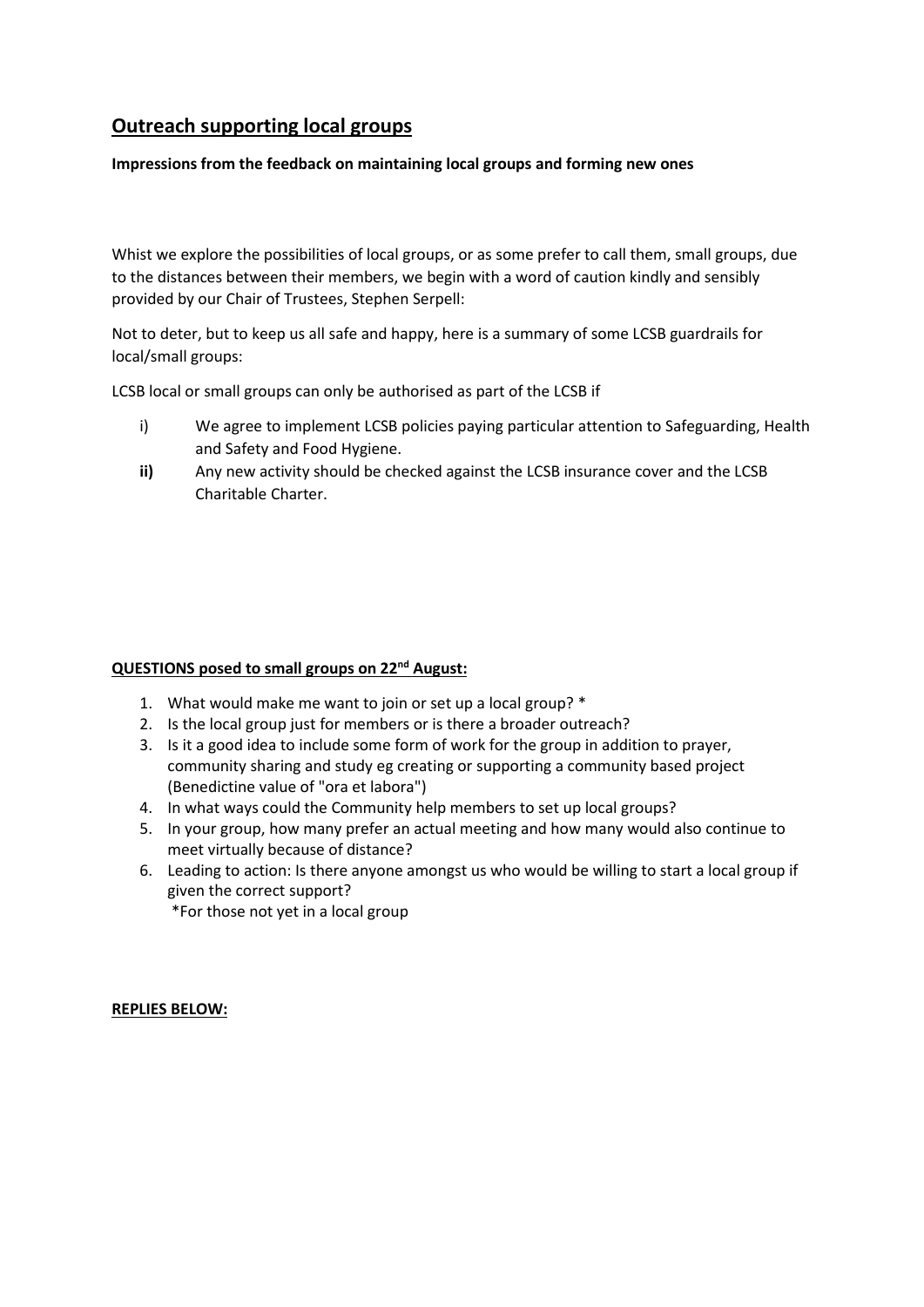## Q1<sup>\*</sup>: 'What would make me want to join or set up a local group? \* (for those not yet in a local group)

**Scotland and the North**: getting to know people better in my area by meeting each other online in a small breakout room e.g., after Vespers.

#### **Wolverhampton:** n/a

**Chilterns:** it would need to be distinct from what the local church is already doing; if it's Benedictine/fed by the LCSB; to be local geographically if reaching out to others; tasty puddings!

**East Anglia:** online group on the model of Benedict at Home.

**Kent**: for the two new people, physical proximity to the group.

**Weyside:** a shared activity.

**Brighton:** "Go forward together" as Abbot Mark said, with Dom Aidan and possibly the Wellspring group. Whitehawk is their concern. (Pip Weitz)

**Balcombe:** house groups have been a rich source for her (Rachel Davies)

**Dumbledon:** n/a

**Mid-South**: keen to give it a go as circumstances allow.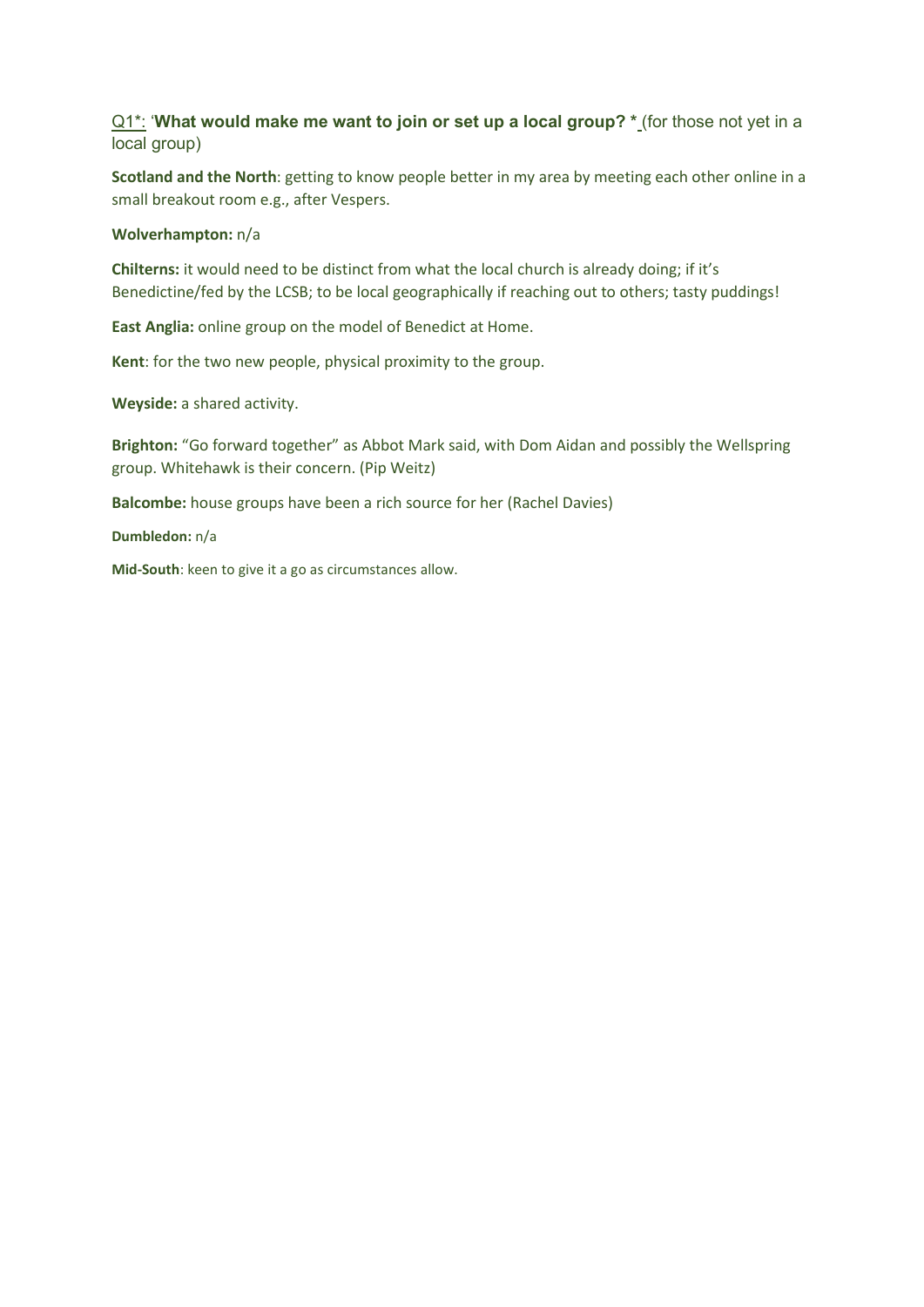# Q2: **Is the local group just for members or is there a broader outreach?**

**Scotland and the North**: As retreats at Ampleforth were popular, broad outreach is implied.

**Wolverhampton:** already a mixed group of members and non-members and planning to advertise in the parish again.

**Chilterns:** utilise the gifts of Members first and then bring people in. Bring people into the Benedictine way.

**East Anglia:** living more than 30 mins from the next LCSB member, several are or have taken part instead in existing prayer/lectio groups in their geographical area

**Kent**: already a hybrid group and open to new members.

**Weyside:** the latter?

**Brighton:** keen on collaboration between LCSB including former member, monks and Wellspring.

**Balcombe:** in discussion

**Dumbledon:** by invitation in order to maintain the environment of stability, intimacy and trust.

**Mid-South**: We would like the disposition of the group to be open to all, and not just members. We would see the group as a place where people can meet the community, and taste and see, without feeling compelled to sign up.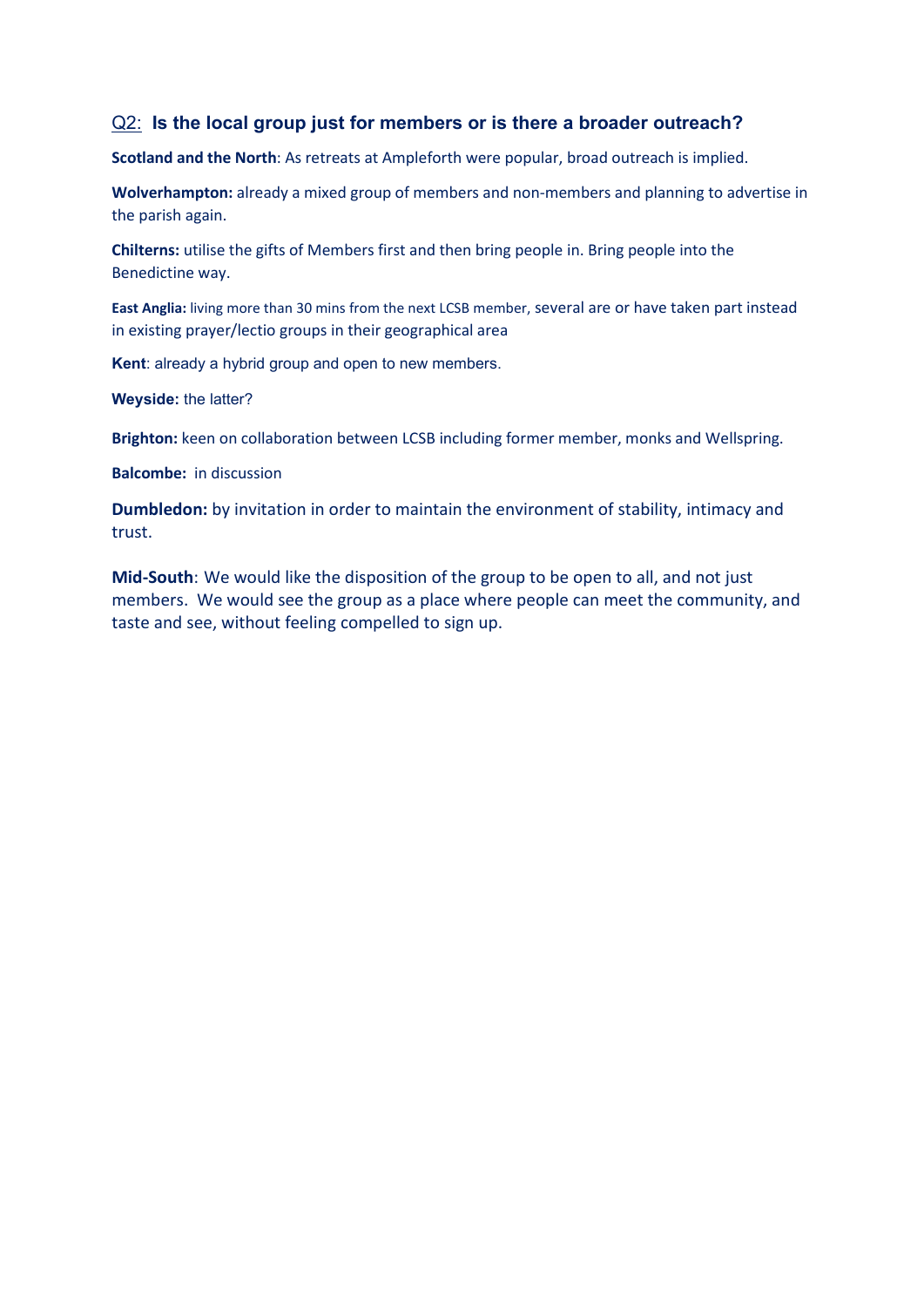## Q3: **Is it a good idea to include some form of work for the group in addition to prayer, community sharing and study eg creating or supporting a community based project (Benedictine value of "ora et labora")**

**Scotland and the North**: no conclusions reached but keeping in mind the distances and avoiding duplication of what already goes on in the parish.

**Wolverhampton:** Most are already heavily involved in some community service e.g., prison visiting, night shelters, so best to support existing projects and report back to the group how things are progressing. A joint activity might emerge in time.

**Chilterns:** Yes, good to include work. Could be to help a project in a parish but needs to involve the parish people too. Reaching out to those on the margins. Work brings people together. Opportunity to do Holy Service. Group would decide what work to do.

**East Anglia:** Suggestion of a possible litter pick as a way of including work as well as prayer, as this increased the sense of community. However, unless the group was local this could be difficult to do.

**Kent**: At present considered a step too far. Work would not fit in within our existing '*oasis*'. Most have '*busy church work lives*' outside of the LCSB and other responsibilities. Our group is '*somewhere just to be*'. We are not fully established but we are a group which openly provides support, love, friendship, cares (both individually and as a group). We practise hospitality and provide holy space. We link to the mother group.

**Weyside:** People liked the idea of a shared activity. "We need a mission. It will transform itself in different groups in different ways. We need to be outward looking."

**Brighton:** Pip and Aidan have been working together on litter picking and discussing the Brighton plans. Whitehawk estate in Brighton is the 30th most deprived area in England.

### **Balcombe:** thinking about it

**Dumbledon:** While this may be a good idea in principle, this is felt to be more difficult than it sounds in the context of the current membership of Dumbledon and members' existing commitments. Any such activities would ideally be purposeful, practical and the simpler the better.

#### **Mid-south:**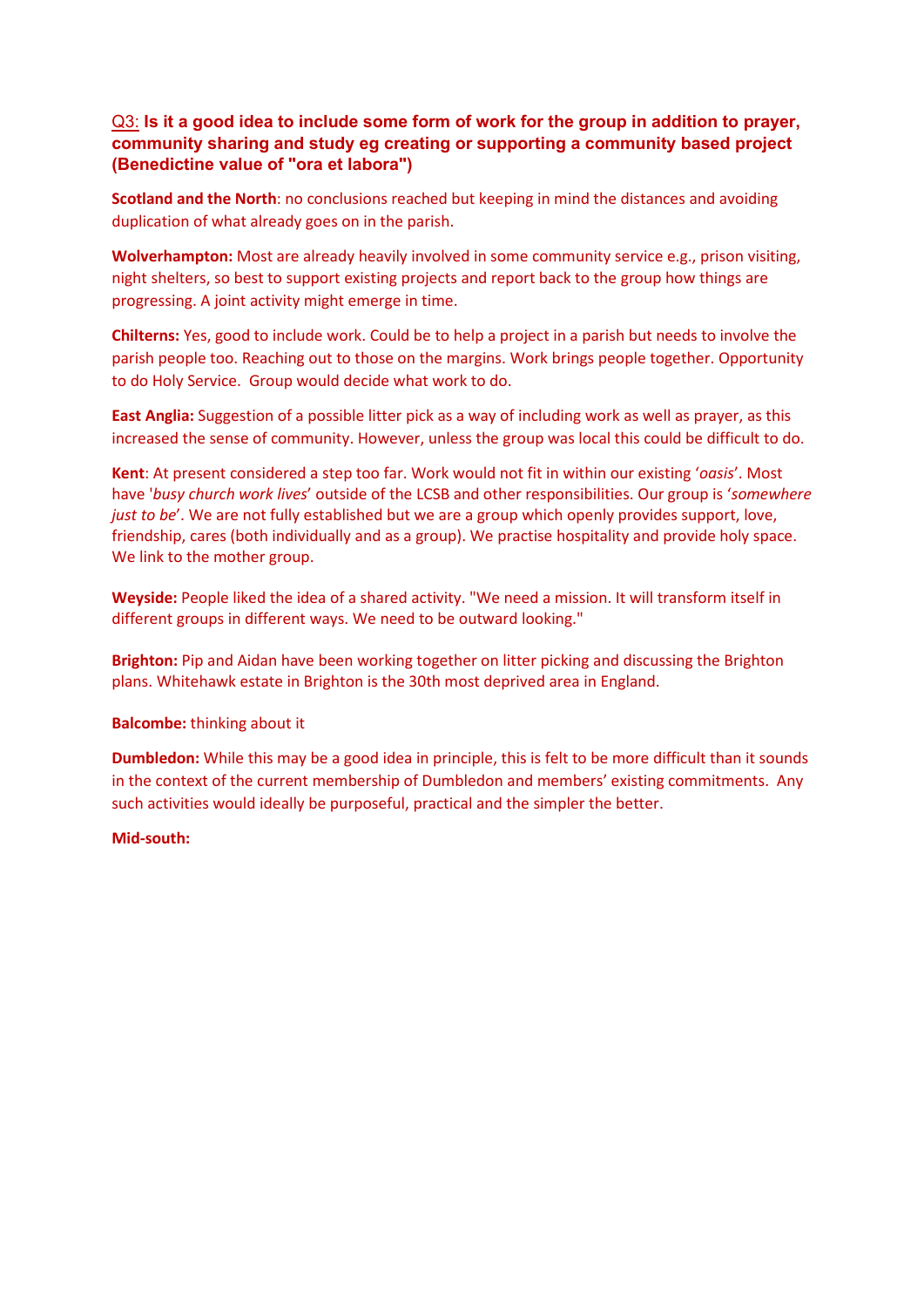# **Q4. In what ways could the Community help members to set up local groups?**

**Scotland and the North**: provide the time and space for this group to meet up online after Vespers.

### **Wolverhampton:** n/a

**Chilterns: Encourage new models of structure/**Perhaps help to finance the funding of a venue? Some groups don't have good sized place to meet. Maybe book church halls? Previous, experienced leaders could come and start a new group off.

**East Anglia:** to help set up an online group on the model of Benedict at Home?

**Kent**: n/a

**Weyside:** n/a

**Brighton:** none asked

**Balcombe:** none asked

#### **Dumbledon:**

- enabling members (consistent with data protection requirements) to find out easily which other members live nearby and to contact them with a view to setting up a local group.
- providing details of the different kinds of *modus operandi* adopted by different existing groups.

Mid-south: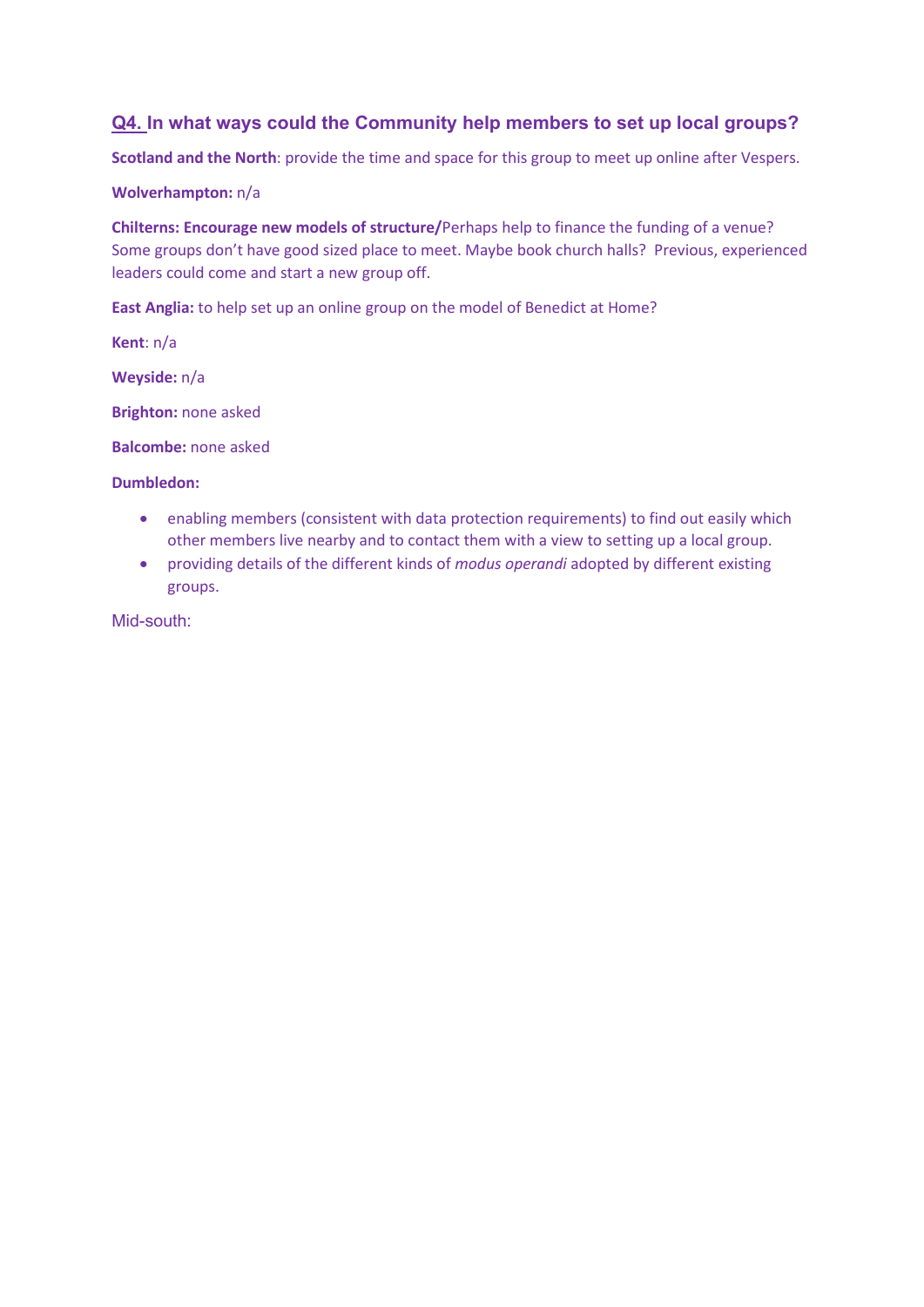### **Q5. In your group, how many prefer an actual meeting and how many would also continue to meet virtually because of distance?**

**Scotland and the North**: impractical at this stage but one said how important it had been in their early contact with the Community to have a face-to-face meeting with hospitality offered. There is general enthusiasm for occasional retreats in Ampleforth, a geographical centre point.

**Wolverhampton:** Wolverhampton "Benedictine Way" meeting will go back to meeting physically on the first Tuesday evening each month, beginning in October.

**Chilterns:** not discussed

**East Anglia:** people are tired of zoom and would much prefer to meet in person but practically, online will be the best option.

**Kent**: physical is preferred and was done early September outside but Zoom will be safer/more sensible come the winter so we shall continue to meet monthly on Zoom.

**Weyside:** 

**Brighton:** 

**Balcombe:**

**Dumbledon:** We look forward to being able to meet again in person; but some nervousness about the risks of Covid remains.

**Mid-South:** Realistically it will be a hybrid effort – some zoom meeting to pray together, and some face to face more occasionally'